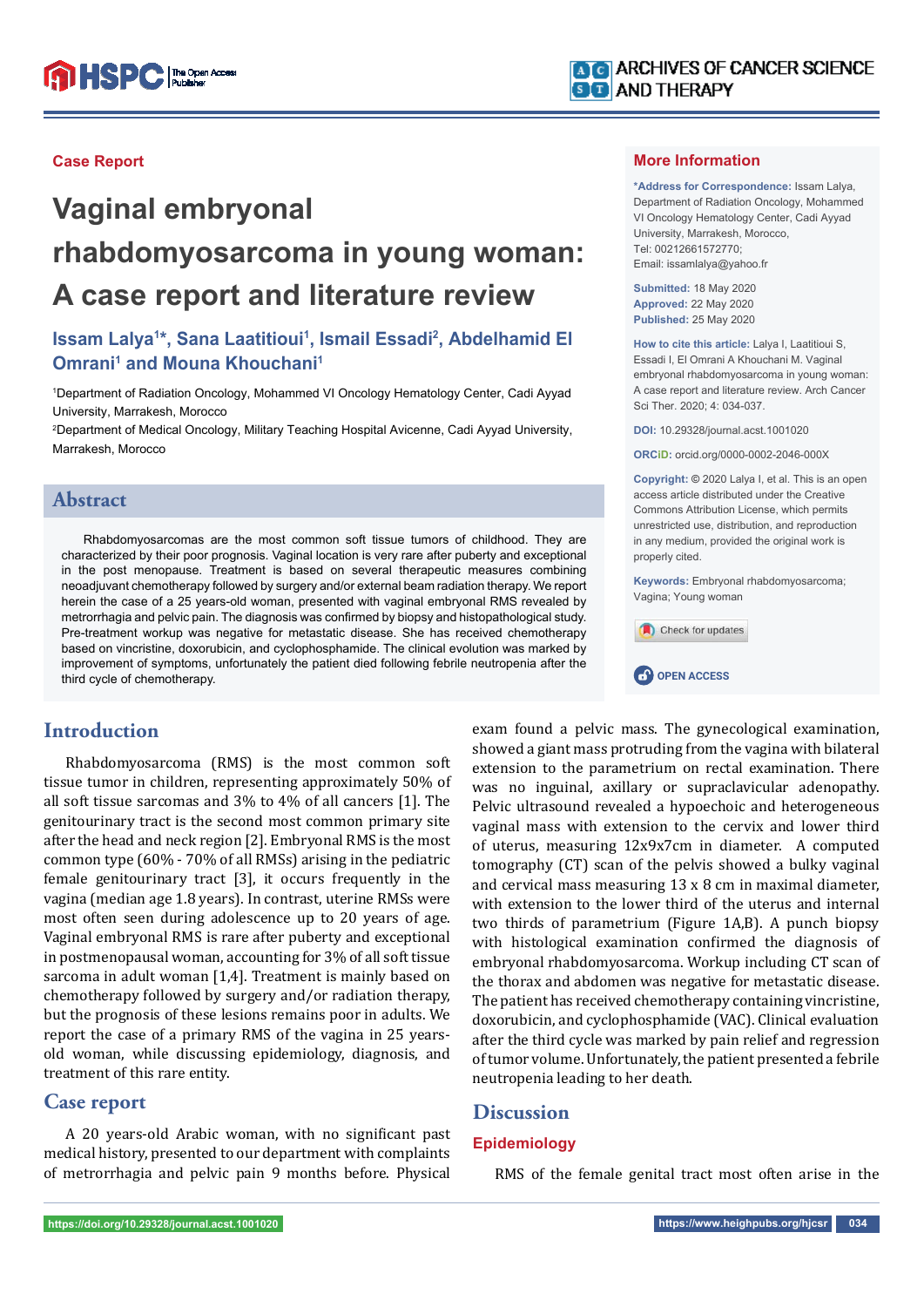



**Figure 1:** (A, B): axial CT scan of the pelvis showing a giant vaginal mass with extension to the cervix and lower third of uterus.

vagina with about 90% of the cases occurring in children under 5 years of age [1], but it may also affect the uterine cervix [4]. It's very rare for vaginal RMSs to occur in patients over 20 years of age [1], as in our case. The majority of RMSs cases appear sporadically with no recognized predisposing factor or risk factors, although a small proportion is associated with some genetic conditions [5].

#### **Diagnosis and workup**

Clinically, the most common symptoms are: feeling of a mass in the introitus, vaginal bleeding and pelvic pain. Additional symptoms included leucorrhea and malodorous discharge [6]. It appears also as benign polyp which may cause delay in diagnosis [7]. Imaging plays a crucial role not only in the initial diagnosis but also in long term follow-up of genital RMSs. Ultrasonography is often the first imaging modality for soft tissue masses. As in the present case on US, RMS presents as lightly hypoechoic heterogenous mass. It can also reveal pelvic retroperitoneal lymphadenopathy [3]. MRI which is the gold standard imaging modality in RMS shows low to intermediate signal intensity on T1-weighted images and on T2-weighted images they tend to be of intermediate-to-high signal intensity [3].

#### **Histopathology**

Botryoid aspect which means a "bunch of grapes", characteristically describes the clinical appearance of the tumor. This macroscopic variant is due to its growth pattern (primary exophytic and non-invasive) [8]. Microscopically we find rhabdomyoblasts, and small round to oval spindled cells [9]. Pathologic differential diagnosis includes benign entities such as rhabdomyoma and an edematous mesodermal cervical polyp (pseudosarcoma botryoides), and malignant entities such as adenosarcoma and other "small, round, blue cell" tumors [10,11].

#### **Treatment and prognosis**

Treatment of adult RMS of lower genital tract is necessarily multimodal, in all cases combining chemotherapy with locoregional treatments, essentially surgery and/ or radiotherapy. But unlike children's RMSs, there are no consensus guidelines, nor standardization of therapeutic sequences. RMS is intrinsically sensitive to chemotherapy, it must therefore be an integral part of the therapeutic strategy, with a double objective: on the one hand it can significantly reduce the tumor size and thus facilitate locoregional treatment and enhance local control, with increasingly conservative approaches, on the other hand chemotherapy will eradicate micro metastatic systemic disease, most likely already existing at the time of initial diagnosis [9]. VAC is the most used regimen, with objective responses of up to 80%. The current paradigm of surgical treatment of RMSs is complete wide excision of the primary tumor with a margin of uninvolved tissue whenever possible. Debulking and mutilating procedures should be avoided [9]. As for surgical treatment, according to the extent of tumor and the age of the patient, the surgical procedures vary from local excision, polypectomy, and partial or complete vaginectomy to radical hysterectomy [1]. It is performed to establish definitive diagnosis, to reduce tumor burden, to minimize the symptomatology of vaginal discomfort and bleeding [12]. It may also preserve function of vagina, uterus and ovaries if possible or necessary, especially when the patient is in reproductive age [1]. Another therapeutic option has been described in management of embryonal RMS of genital tract is radiotherapy, it is reserved for patients with residual macroscopic or suspected microscopic disease after resection, or for salvage therapy in the recurrent setting for patients of advanced age who could not tolerate intensive chemotherapy [6,13]. Compared to children's RMS, the prognosis is poor and therefore treatment should be started as soon as possible to give the maximum chance of remission. The presence of distant metastasis at the diagnosis, quality of surgery and poor response to preoperative chemotherapy are strongly associated with poor prognosis (Table 1).

## **Conclusion**

Embryonal RMS is the most common malignancy arising in the pediatric female genitourinary tract. Vaginal location is rare in adult. Its management requires multidisciplinary combination of several therapeutic modalities to improve prognosis. Primary chemotherapy using VAC regimen is the preferred approach.

#### **Declarations**

Data sharing: not applicable to this article as no datasets were generated or analysed during the current study

#### **Consent**

"Written informed consent was obtained from the patient for publication of this case report and any accompanying images. A copy of the written consent is available for review by the Editor-in-Chief of this journal."

#### **Authors' contributions**

All authors read and approved the final manuscript.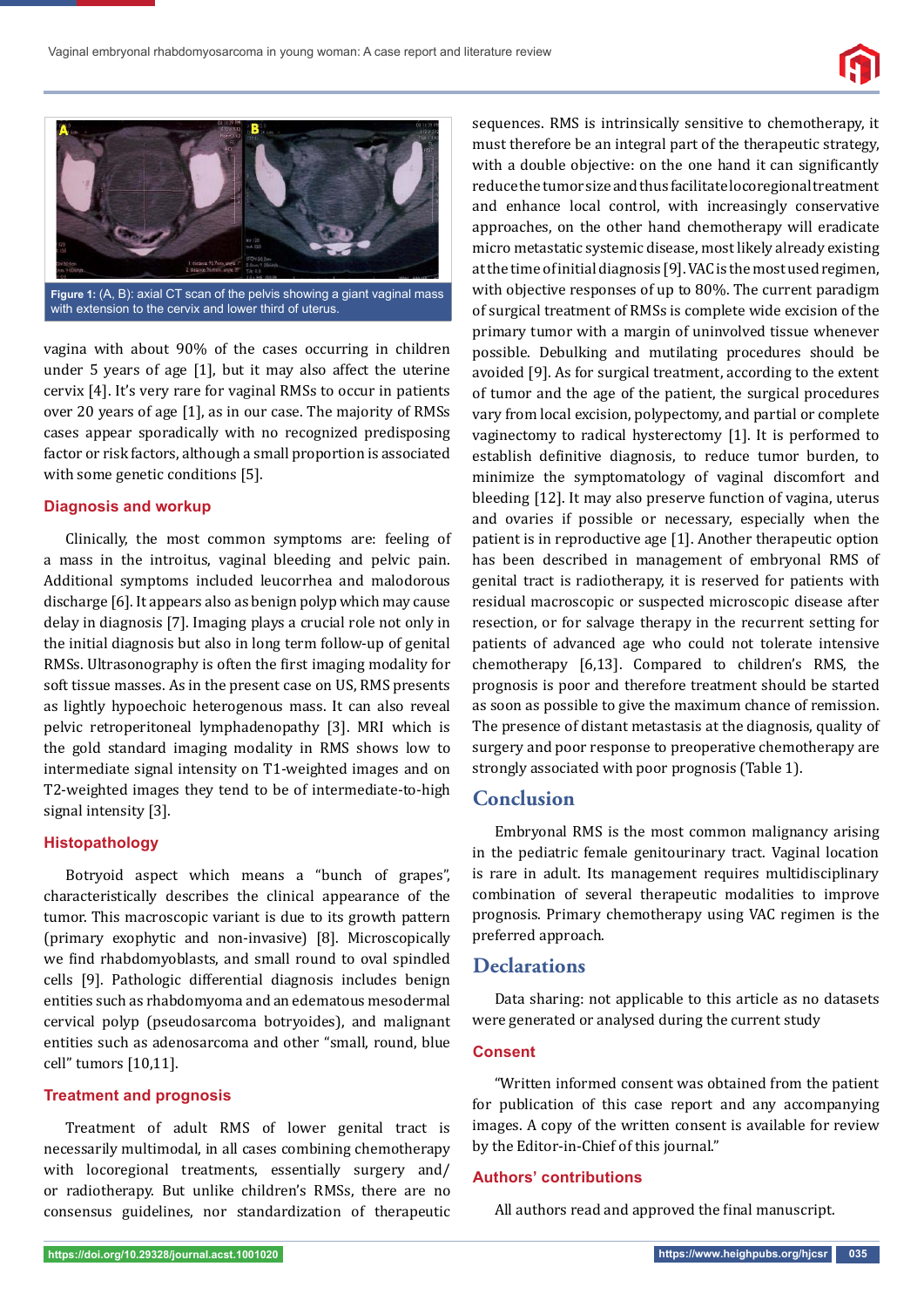

#### **Table 1:** publications of adult female genital tract rhabdomyosarcomas.

| <b>Author</b>                   | <b>Number of</b><br>cases | <b>Histology</b>                           | <b>Tumoral site</b>                              | <b>Treatment</b>                                              |
|---------------------------------|---------------------------|--------------------------------------------|--------------------------------------------------|---------------------------------------------------------------|
| Baiocchi, et al. [2]            |                           | <b>Embryonal RMS</b>                       | Cervix                                           | Radical hysterectomy + chemotherapy                           |
| Ditto, et al. [4]               |                           | <b>Botryoid ERMS</b>                       | Cervix                                           | Surgery+ chemotherapy + radiotherapy                          |
| Behtash, et al. [5]             | 2                         | <b>Botryoid ERMS</b>                       | Cervix                                           | Surgery + chemotherapy                                        |
| Dehner, et al. [6]              | 14                        | <b>Embryonal RMS</b>                       | Cervix                                           | Conservative surgery + chemotherapy                           |
| Saadi, et al. [8]               |                           | <b>Botryoid ERMS</b>                       | Cervix                                           | Chemotherapy + surgery                                        |
| Sanders, et al. [10]            |                           | <b>Embryonal RMS</b>                       | Cervix                                           | Radical hysterectomy + chemotherapy                           |
| Kriesman, et al. [14]           | 11                        | <b>Embryonal RMS</b><br>Botryoid (8 cases) | Cervix                                           | Surgery+ chemotherapy + radiotherapy                          |
| Ojwang, et al. [15]             | 1                         | <b>Embryonal RMS</b>                       | <b>Uterus</b>                                    | Chemotherapy + surgery                                        |
| Kim, et al. [16]                |                           | Spindle cell RMS                           | <b>Uterus</b>                                    | Surgery                                                       |
| Hemida, et al. [17]             | 10                        | <b>Embryonal RMS</b>                       | Vagina<br>Cervix                                 | Biopsy only<br>Surgery + chemotherapy + radiotherapy          |
| Kirsch, et al. [18]             | 67                        | Embryonal RMS (85%)                        | Female genital tract                             | Surgery + chemotherapy+ radiotherapy                          |
| Fukunaga, [19]                  | 1                         | Alveolar RMS                               | Uterine corpus                                   | Surgery + chemotherapy                                        |
| Chmaj Wierzchowska, et al. [20] |                           | Pleomorphic RMS                            | Uterine corpus                                   | Surgery + chemotherapy                                        |
| Adams, et al. [21]              |                           | <b>Embryonal RMS</b>                       | Cervix                                           | Chemotherapy + surgery                                        |
| Nasioudis, et al. [22]          | 144                       | Embryonal (75.7%)                          | Vagina: 51.4 % Vulva and<br>the cervix :48.6 $%$ | Surgery<br>Primary radiotherapy<br>Chemotherapy<br>Multimodal |

# **Acknowledgement**

Thanks to faculty of medicine and pharmacy, Cadi Ayyad University , Marrakech

#### **References**

- 1. Ries LAGHD, Krapcho M, Mariotto A, Miller BA, Feuer EJ, et al. SEER Cancer Statistics Review, 1975–2003. Bethesda: National Cancer Institute; 2006.
- 2. Baiocchi G, Faloppa CC, de Toledo Osorio CA, Kumagai LY, Fukazawa EM, et al. Embryonal rhabdomyosarcoma of the uterine cervix in a 47-year-old woman. J Obstet Gynaecol Res. 2011; 37: 940–946.
- 3. Chauhan RS, Singh DK, Guha B, Kumar I, Verma A. Multimodality imaging of vaginal rhabdomyosarcoma Genitourinary .Indian J Radiol Imaging. 2017; 27: 148–151. **PubMed:** https://www.ncbi.nlm.nih.gov/pmc/articles/PMC5510311/
- 4. Ditto A, Martinelli F, Carcangiu M, Solima E, de Carrillo KJA, et al. Embryonal rhabdomyosarcoma of the uterine cervix in adults: a case report and literature review. J Low Genit Tract Dis. 2013; 17: e12-e17. **PubMed:** https://www.ncbi.nlm.nih.gov/pubmed/23903199
- 5. Behtash N, Mousavi A, Tehranian A, Khanafshar N, Hanjani P. Embryonal rhabdomyosarcoma of the uterine cervix: Case report and review of the literature. Gynecologic Oncology. 2003; 91: 452-455. **PubMed:** https://www.ncbi.nlm.nih.gov/pubmed/14599884
- 6. Dehner LP, Jarzembowski JA, Hill DA. Embryonal rhabdomyosarcoma of the uterine cervix: a report of 14 cases and a discussion of its unusual clinicopathological associations. Mod Pathol. 2012; 25: 602–614. **PubMed:** https://www.ncbi.nlm.nih.gov/pubmed/22157934
- 7. Kriseman ML, Wang WL, Sullinger J, Schmeler KM, Ramirez PT, et al. Rhabdomyosarcoma of the cervix in adult women and younger patients. Gynecol Oncol. 2012; 126: 351–356. **PubMed:** https://www.ncbi.nlm.nih.gov/pmc/articles/PMC3939703/
- 8. Saâdi I, Errihani H, Haddadi K, Amaoui B, Benjaafar B, et al. Rhabdomyosarcome botryoïde du col utérin: à propos d'un cas Sarcoma botryoïde of the uterine cervix. Canc/Radiother. 2002; 6: 363–365.
- 9. Van Rijn R, Wilde JCH, Bras J, Oldenburger F, McHugh K, et al. Imaging findings in noncraniofacial childhood rhabdomyosarcoma.

Pediatr Radiol. 2008; 38: 617-634. **PubMed:** https://www.ncbi.nlm.nih.gov/pubmed/18324394

10. Sanders MA, Gordinier M, Talwalkar SS, Moore GD. Embryonal rhabdomyosarcoma of the uterine cervix in a 41-year-old woman treated with radical hysterectomy and adjuvant chemotherapy. Gynecol Oncol. 2008; 111: 561–563.

**PubMed:** https://www.ncbi.nlm.nih.gov/pmc/articles/PMC4092352/

- 11. Fletcher C, Bridge J, Hogendroom P, Mertrens F. WHO Classification of Tumours of Soft Tissue and Bone. Lyon: IARC; 2013.
- 12. Andrassy RJ, Wiener ES, Raney RB, Hays DM, Arndt CA, et al. Progress in the Surgical Management of Vaginal Rhabdomyosarcoma: A 25-year Review From the Intergroup Rhabdomyosarcoma Study Group. J Pediatr Surg. 1999; 34: 731-734. **PubMed:** https://www.ncbi.nlm.nih.gov/pubmed/10359173
- 13. Copeland LJ, Sneige N, Stringer CA, Gershenson DM, Saul PB, et al. Alveolar rhabdomyosarcoma of the female genitalia. Cancer. 1985; 56: 849-855. **PubMed:** https://www.ncbi.nlm.nih.gov/pubmed/4016676
- 14. Kriseman ML, Wang WL, Sullinger J, et al. Rhabdomyosarcoma of the cervix in adult women and younger patients. Gynecol Oncol. 2012; 126: 351-356.

**PubMed:** https://www.ncbi.nlm.nih.gov/pmc/articles/PMC3939703/

- 15. Ojwang SB, Rana F, Sayed S, Aruasa WK. Embryonal rhabdomyosarcoma with uterine inversion: Case report. East Afr Med J. 2006; 83: 110-113. **PubMed:** https://www.ncbi.nlm.nih.gov/pubmed/16771108
- 16. Kim DW, Shin JH, Lee HJ, Hong YO, Joo JE, et al. Spindle cell rhabdomyosacoma of uterus: A case study. Korean J Pathol. 2013; 47: 388-391.

**PubMed:** https://www.ncbi.nlm.nih.gov/pmc/articles/PMC3759640/

- 17. Hemida R, Goda H, Abdel-Hady el-S, El-Ashry R. Embryonal rhabdomyosarcoma of the female genital tract: 5 years' experience. J Exp Ther Oncol. 2012; 10: 135-137. **PubMed:** https://www.ncbi.nlm.nih.gov/pubmed/23350353
- 18. Kirsch CH, Goodman M, Esiashvili N. Outcome of female pediatric patients diagnosed with genital tract rhabdomyosarcoma based on analysis of cases registered in SEER database between 1973 and 2006. Am J Clin Oncol. 2014; 37: 47-50. **PubMed:** https://www.ncbi.nlm.nih.gov/pubmed/23111355